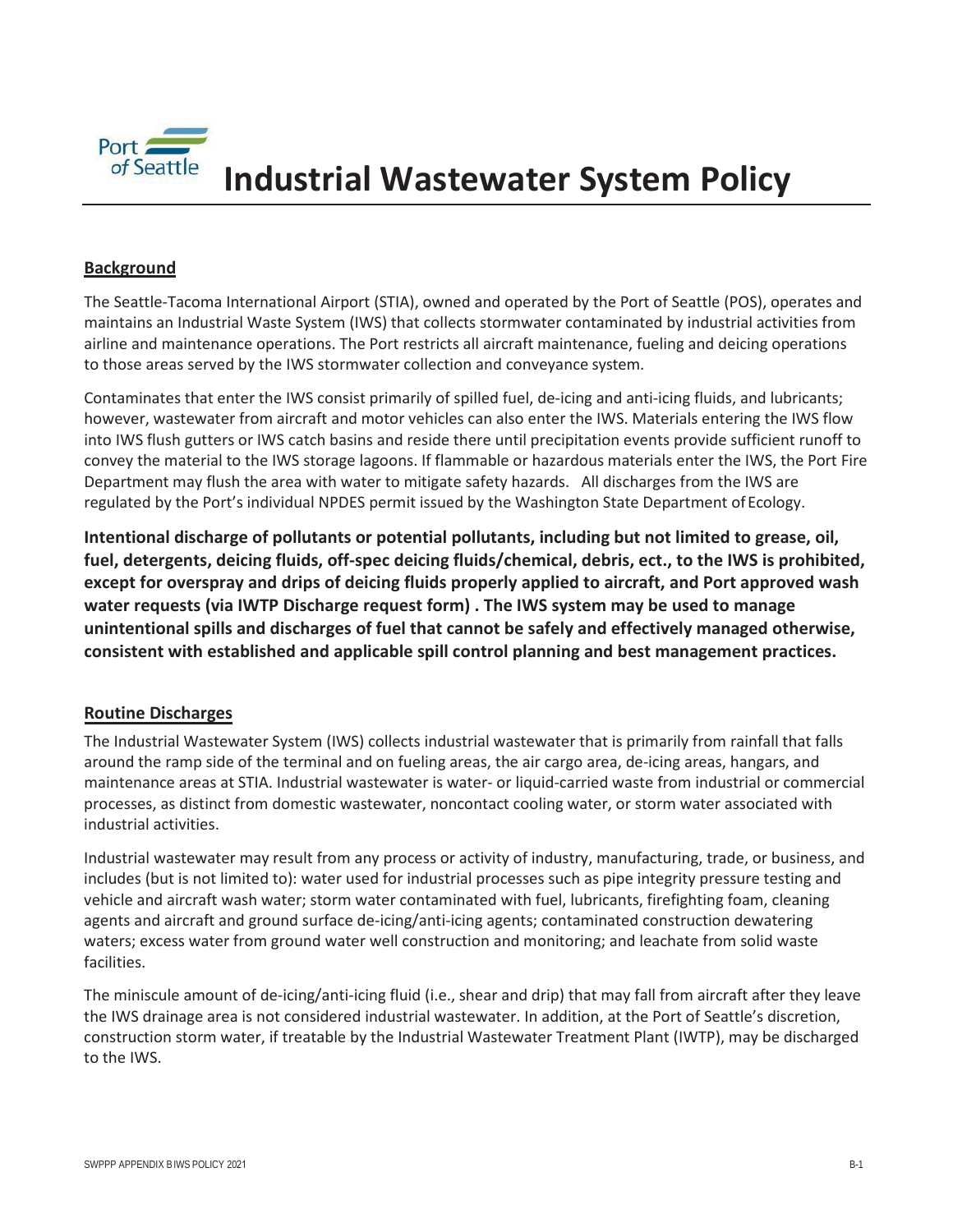## **Non-routine and Unanticipated Discharges**

Occasionally, operations at STIA may generate wastewaters that are not routine discharges and were not anticipated when the STIA National Pollutant Discharge Elimination System (NPDES) Permit was developed. These typically are: waters used to pressure-test storage tanks or fire water systems; or leaks from drinking water systems.

These are usually clean wastewaters, but they may be contaminated with pollutants. The NPDES Permit requires characterization of these wastewaters for pollutants and an examination of the opportunities for reuse. Depending on the pollutants in these wastewaters and opportunities for reuse, the Washington State Department of Ecology may authorize a direct discharge via the process wastewater outfall or through a storm water outfall for clean water; require the wastewater to be discharged through the facility's IWS; or require the water to be reused.

## **Contact Aviation Environmental Programs to determine how to characterize, evaluate, and manage such discharges.**

# **POS Policy for the Utilization of the IWS**

**Approvals:** Any use of the IWS by tenants or contractors other than previously discussed approved discharges requires the submittal of an IWTP Discharge Request form (See table 1 for contact info). The form must be completed in its entirety including start and end date as well as volumes discharged. Due to potential discharge restrictions placed on the IWTP, a contingency plan must be in place, to be implemented within 24 hours, if the project's discharge approval is revoked for any reason. The IWS Discharge Request form is included below.

**Treatment Options:** The use of the IWS as treatment for non-process construction storm water can only be done during times of high flow, October thru June. Use of the IWS for treatment of construction storm water during low flow, July thru September can only be done in the event of an emergency. The IWS may be approved for treatment of construction process water, such as wheel wash water.

| <b>Name</b>            | <b>Title</b>                                         | Email                      | <b>Phone number</b> |
|------------------------|------------------------------------------------------|----------------------------|---------------------|
| Jana Braaten           | <b>Environmental Program Manager</b>                 | Braaten.J@portseattle.org  | (206) 787-6648      |
| <b>Chris Milewski</b>  | <b>Environmental Program Manager</b>                 | Milewski.C@portseattle.org | (206) 787-4633      |
| <b>Tiffany Sevilla</b> | <b>Environmental Management</b><br><b>Specialist</b> | Sevilla.T@portseattle.org  | (206) 787-3937      |

#### **TABLE 1: IWS Discharge Request Contacts List**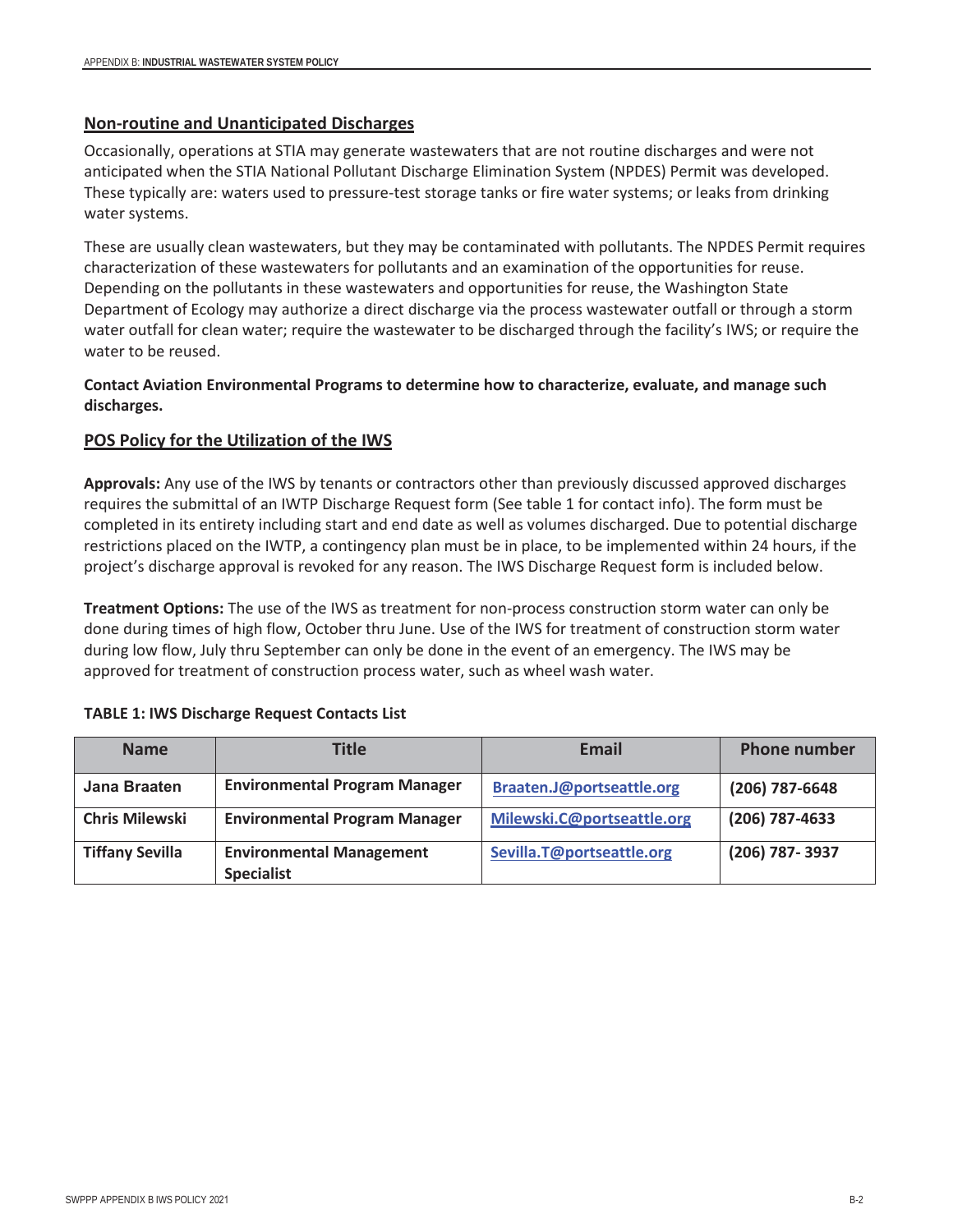

**Industrial Waste System Discharge Request**

**7 Day Notice Required prior to Release to the IWS**

#### **Please note: Discharge Approval can be canceled at anytime with minimal notice, due to potential restrictions placed on the IWTP. Therefore, all projects must have a contingency plan in place that can be activated within 24 hours after notification to cease discharge to IWS.**

| Date of Request:                  | Date of Discharge:            |  |  |
|-----------------------------------|-------------------------------|--|--|
| Duration:                         | Start Date:<br>End Date:      |  |  |
| Person Requesting:                | Company performing work:      |  |  |
| Phone Number:                     | Project (If applicable):      |  |  |
| <b>Contact During Discharge:</b>  | Location of discharge:        |  |  |
| Phone Number:                     |                               |  |  |
| One-time Discharge:               | Volume:                       |  |  |
| Continuous or On-going Discharge: | Maximum discharge rate (GPM): |  |  |
| Reason for Discharge::            |                               |  |  |
|                                   |                               |  |  |
| Contingency Plan:                 |                               |  |  |
|                                   |                               |  |  |
|                                   |                               |  |  |

#### **Type of Material: \* Please provide copy of Material Safety Data Sheet or laboratory analytical**

| Stormwater contaminated with jet fuel | <b>Ground Water</b>  | Drill cutting decant water |
|---------------------------------------|----------------------|----------------------------|
| Stormwater contaminated with glycol   | IWash Water          | Construction Stormwater    |
| Stormwater from secondary containment | <b>Potable Water</b> | Ground Water               |
| Stormwater contaminated with oil      | Chlorinated Water    | Other (specify)            |

| <b>APPROVAL</b>                                                                       | Approved       | <b>Rejected</b> |  |  |  |  |  |
|---------------------------------------------------------------------------------------|----------------|-----------------|--|--|--|--|--|
| Aviation Environmental: Environmental Program Manager                                 | Jana Braaten   |                 |  |  |  |  |  |
| <b>NOTIFICATION</b>                                                                   |                |                 |  |  |  |  |  |
| Aviation Maintenance: Manager, Maintenance &<br><b>Operations, Mechanical Systems</b> | Angie Schmitke |                 |  |  |  |  |  |
| <b>Head IWTP Operator</b>                                                             | Dave Wells     |                 |  |  |  |  |  |

| <b>FOR DEPARTMENT USE ONLY:</b> |  |
|---------------------------------|--|
|                                 |  |

**Limitations:**  pH: **6.5 - 8.5** Oil & Grease: **100 mg/L** Turbidity: **200 NTU's** OR Settleable solids: **100 mg/L (Per ENV may be required to sample for both)**

> **PLEASE RETURN A COPY OF THE COMPLETED SIGNATURE FORM TO Jana Braaten at braaten.j@portseattle.org and [Angie Schmitke at schmitke.a@portseattle.org](mailto:cox.sarah@portseattle.org)**

> > **.**